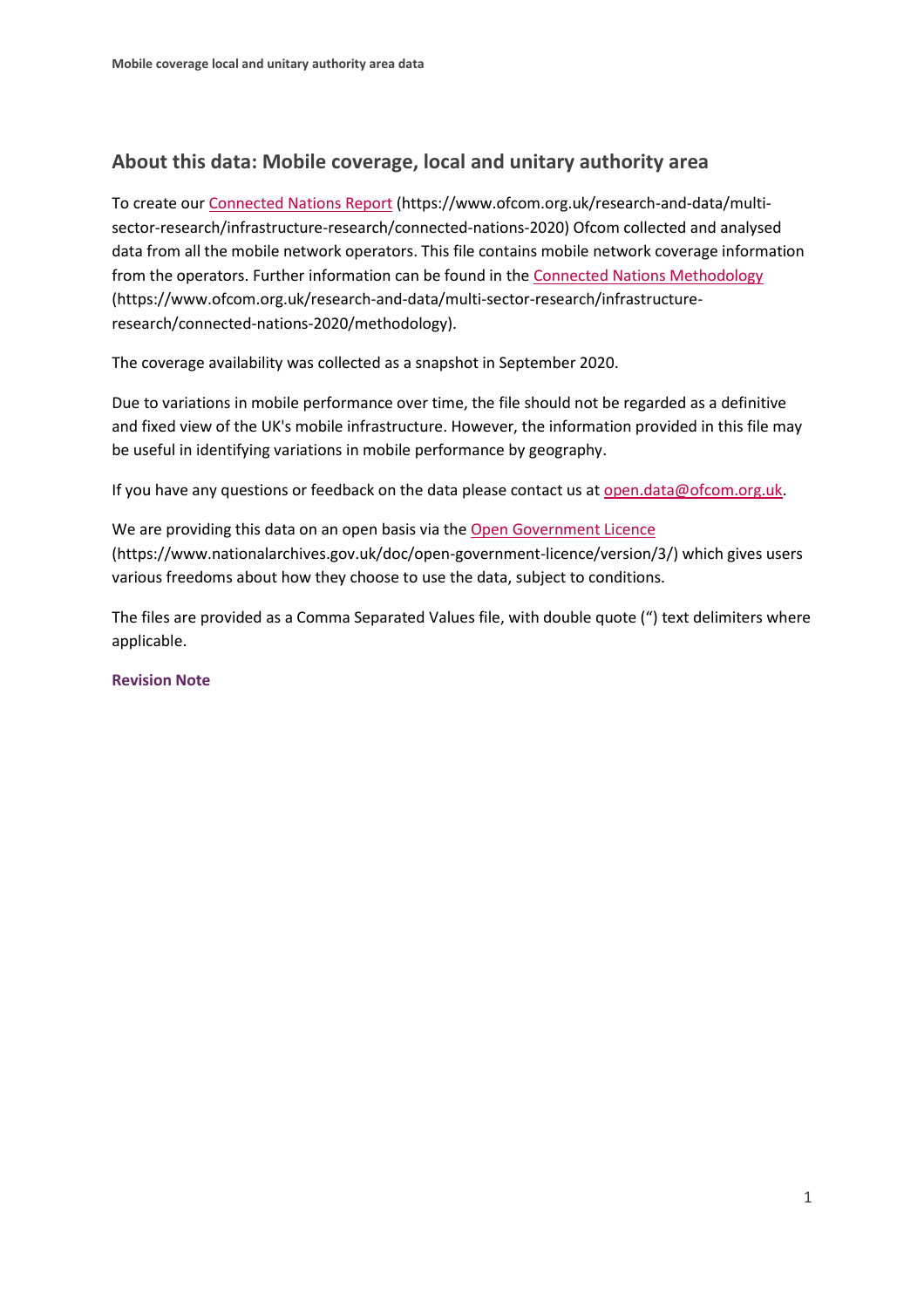# **Coverage availability**

File name: 202009\_mobile\_laua\_r01.csv

Total records in file: 1 header row, 379 data rows

File size on disk: 236 KB (241,664 bytes)

#### **Column headers and what they represent:**

| <b>Field</b>   | Label                                                                              | <b>Note</b>                                                      |
|----------------|------------------------------------------------------------------------------------|------------------------------------------------------------------|
| laua           | Lower tier authority                                                               | Local and Unitary<br>Authority Codes, such as<br>E07000114       |
|                |                                                                                    |                                                                  |
| laua_name      | Lower tier authority name                                                          | Local and Unitary<br><b>Authority Names</b>                      |
| pixel count    | Number of 100sq.m. pixels in<br>location                                           |                                                                  |
| prem_count     | Number of premises in location                                                     | Based on the Connected<br>Nations all premise base<br>definition |
| ab_rd_count    | Number of 100sq.m. pixels in<br>location containing A or B road<br>features        |                                                                  |
| mway_count     | Number of 100sq.m. pixels in<br>location containing Motorway<br>features           |                                                                  |
| mway_ard_count | Number of 100sq.m. pixels in<br>location containing Motorway or A<br>road features |                                                                  |
| 2G_prem_out_0  | 2G services, premises (outdoor): no<br>reliable signal (%)                         | Threshold:-81dBm                                                 |
| 2G_prem_out_1  | 2G services, premises (outdoor):<br>signal from 1 operator (%)                     | Threshold:-81dBm                                                 |
| 2G_prem_out_2  | 2G services, premises (outdoor):<br>signal from 2 operators (%)                    | Threshold:-81dBm                                                 |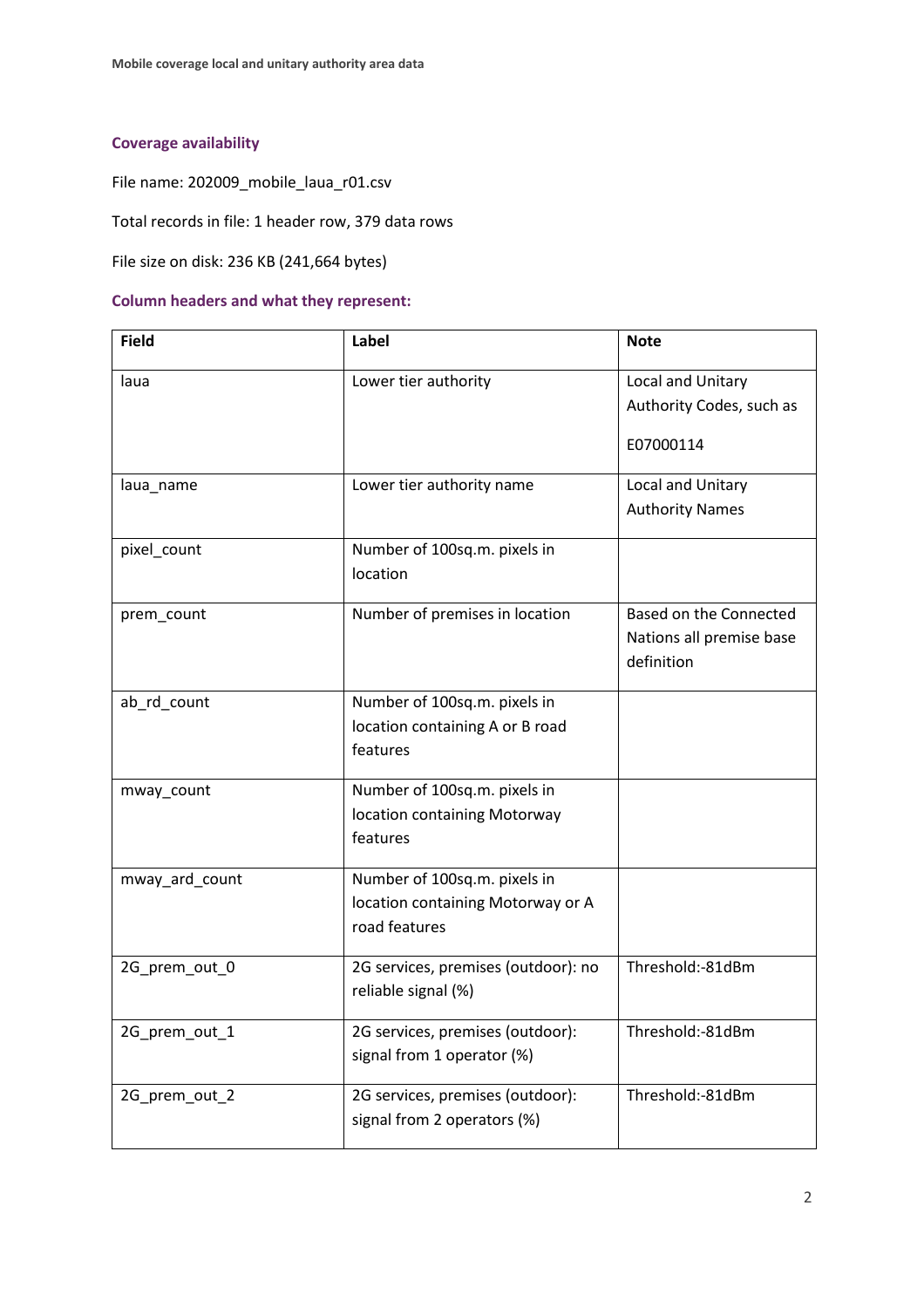| 2G_prem_out_3 | 2G services, premises (outdoor):<br>signal from all operators (%)         | Threshold:-81dBm |  |
|---------------|---------------------------------------------------------------------------|------------------|--|
| 2G_prem_in_0  | 2G services, premises (indoor): no<br>reliable signal (%)                 | Threshold:-71dBm |  |
| 2G_prem_in_1  | 2G services, premises (indoor): signal<br>from 1 operator (%)             | Threshold:-71dBm |  |
| 2G_prem_in_2  | 2G services, premises (indoor): signal<br>from 2 operators (%)            | Threshold:-71dBm |  |
| 2G_prem_in_3  | 2G services, premises (indoor): signal<br>from all operators (%)          | Threshold:-71dBm |  |
| 2G_geo_out_0  | 2G services, geographic (outdoor):<br>no reliable signal (%)              | Threshold:-81dBm |  |
| 2G_geo_out_1  | 2G services, geographic (outdoor):<br>signal from 1 operator (%)          | Threshold:-81dBm |  |
| 2G_geo_out_2  | 2G services, geographic (outdoor):<br>signal from 2 operators (%)         | Threshold:-81dBm |  |
| 2G_geo_out_3  | 2G services, geographic (outdoor):<br>signal from all operators (%)       | Threshold:-81dBm |  |
| 2G_abrd_in_0  | 2G services, roads: no reliable signal<br>(%)                             | Threshold:-71dBm |  |
| 2G_abrd_in_1  | 2G services, roads: signal from 1<br>operator (%)                         | Threshold:-71dBm |  |
| 2G_abrd_in_2  | Threshold:-71dBm<br>2G services, roads: signal from 2<br>operators (%)    |                  |  |
| 2G_abrd_in_3  | 2G services, roads: signal from all<br>operators (%)                      | Threshold:-71dBm |  |
| 2G_mway_in_0  | Threshold:-71dBm<br>2G services, motorways: no reliable<br>signal (%)     |                  |  |
| 2G_mway_in_1  | Threshold:-71dBm<br>2G services, motorways: signal from<br>1 operator (%) |                  |  |
| 2G_mway_in_2  | 2G services, motorways: signal from<br>2 operators (%)                    | Threshold:-71dBm |  |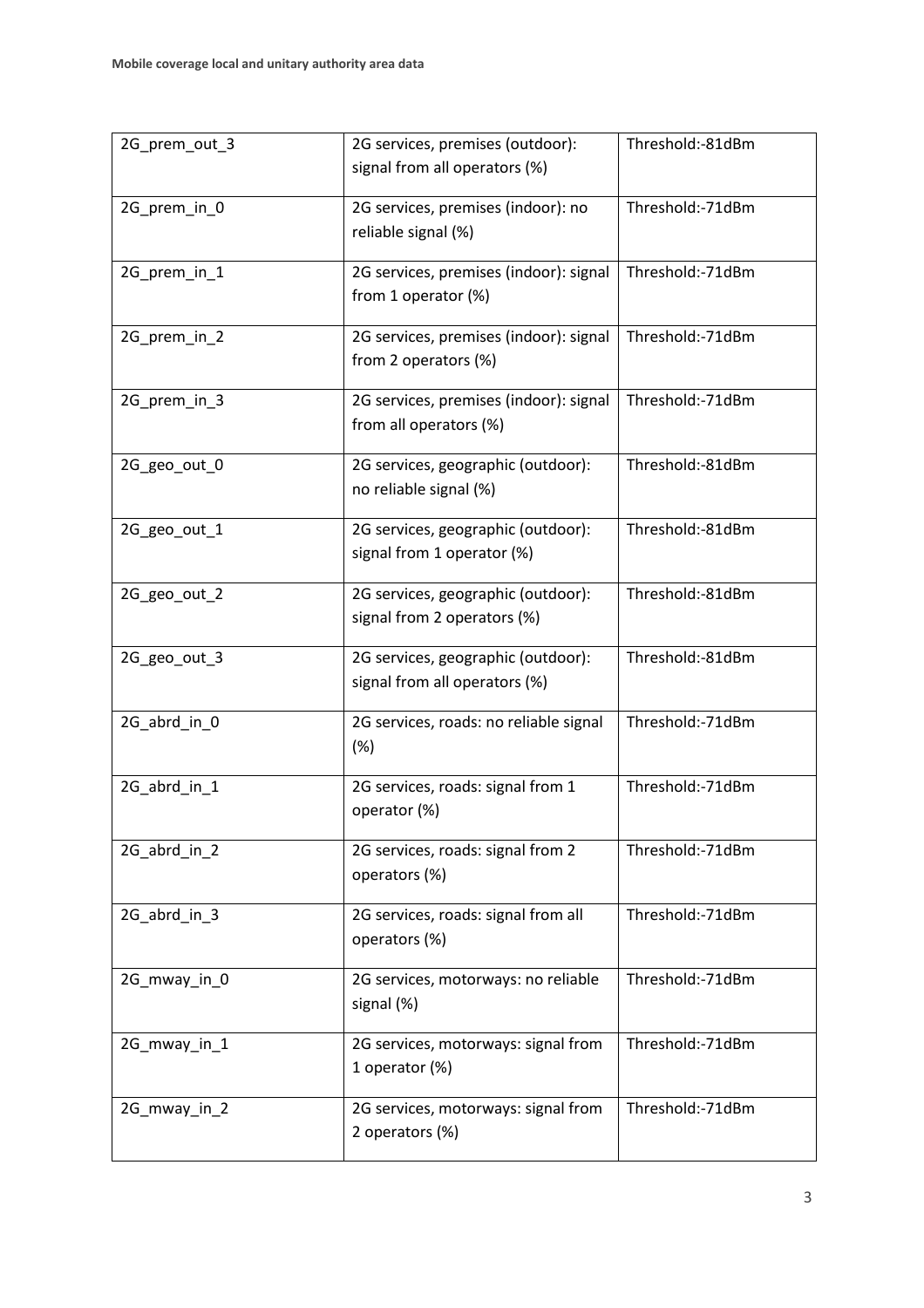| 2G_mway_in_3     | 2G services, motorways: signal from<br>all operators (%)                          | Threshold:-71dBm  |  |
|------------------|-----------------------------------------------------------------------------------|-------------------|--|
| 2G_mway_ard_in_0 | 2G services, motorways and A-roads:<br>no reliable signal (%)                     | Threshold:-71dBm  |  |
| 2G_mway_ard_in_1 | 2G services, motorways and A-roads:<br>signal from 1 operator (%)                 | Threshold:-71dBm  |  |
| 2G_mway_ard_in_2 | 2G services, motorways and A-roads:<br>signal from 2 operators (%)                | Threshold:-71dBm  |  |
| 2G_mway_ard_in_3 | 2G services, motorways and A-roads:<br>signal from all operators (%)              | Threshold:-71dBm  |  |
| 3G_prem_out_0    | 3G services, premises (outdoor): no<br>reliable signal (%)                        | Threshold:-100dBm |  |
| 3G_prem_out_1    | 3G services, premises (outdoor):<br>signal from 1 operator (%)                    | Threshold:-100dBm |  |
| 3G_prem_out_2    | 3G services, premises (outdoor):<br>signal from 2 operators (%)                   | Threshold:-100dBm |  |
| 3G_prem_out_3    | 3G services, premises (outdoor):<br>signal from 3 operators (%)                   | Threshold:-100dBm |  |
| 3G_prem_out_4    | 3G services, premises (outdoor):<br>signal from all operators (%)                 | Threshold:-100dBm |  |
| 3G_prem_in_0     | 3G services, premises (indoor): no<br>reliable signal (%)                         | Threshold:-90dBm  |  |
| 3G_prem_in_1     | 3G services, premises (indoor): signal<br>from 1 operator (%)                     | Threshold:-90dBm  |  |
| 3G_prem_in_2     | 3G services, premises (indoor): signal<br>from 2 operators (%)                    | Threshold:-90dBm  |  |
| 3G_prem_in_3     | 3G services, premises (indoor): signal<br>from 3 operators (%)                    | Threshold:-90dBm  |  |
| 3G_prem_in_4     | 3G services, premises (indoor): signal<br>from all operators (%)                  | Threshold:-90dBm  |  |
| 3G_geo_out_0     | 3G services, geographic (outdoor):<br>Threshold:-100dBm<br>no reliable signal (%) |                   |  |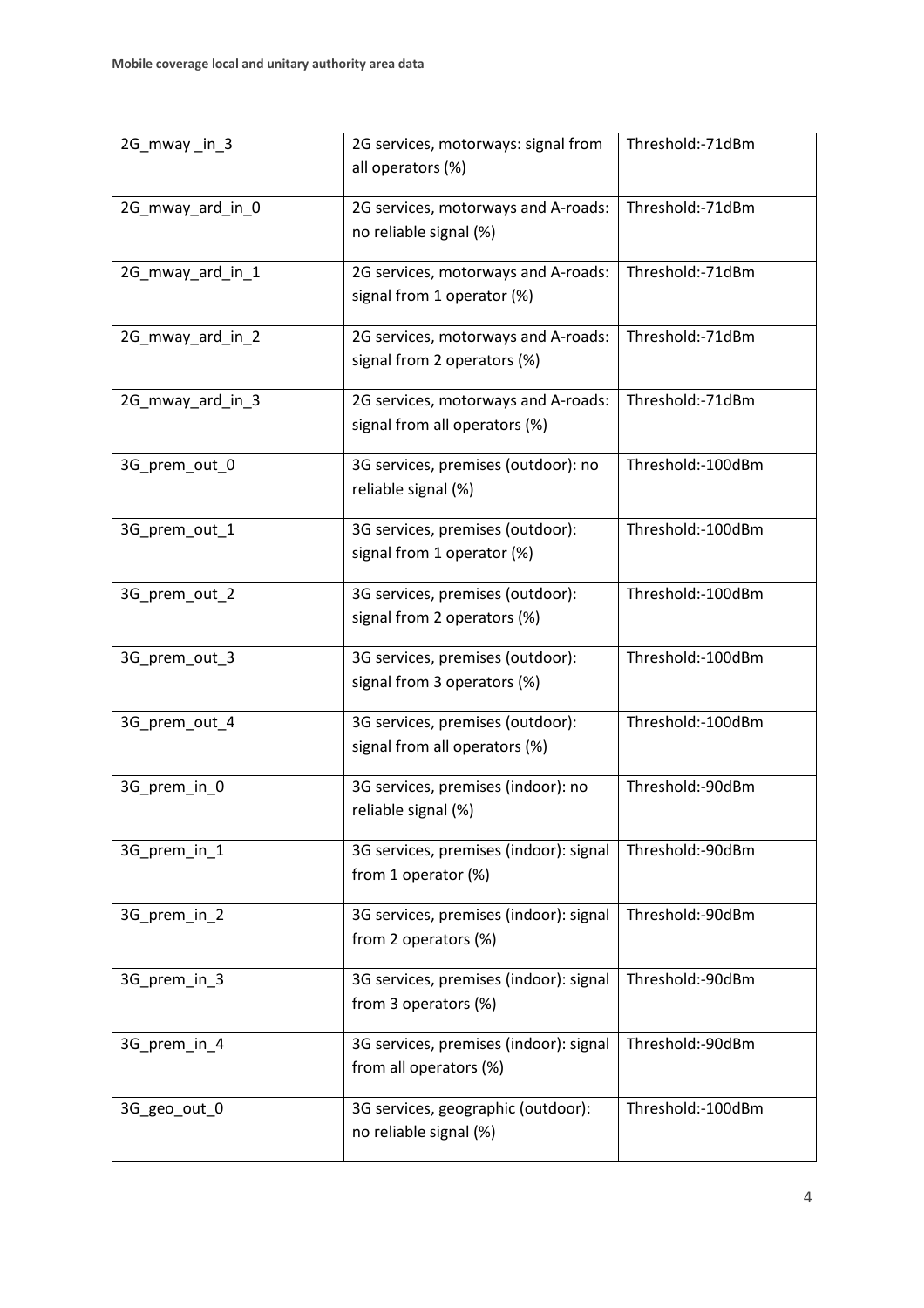| 3G_geo_out_1     | 3G services, geographic (outdoor):<br>signal from 1 operator (%)                  | Threshold:-100dBm |  |
|------------------|-----------------------------------------------------------------------------------|-------------------|--|
| 3G_geo_out_2     | 3G services, geographic (outdoor):<br>signal from 2 operators (%)                 | Threshold:-100dBm |  |
| 3G_geo_out_3     | 3G services, geographic (outdoor):<br>signal from 3 operators (%)                 | Threshold:-100dBm |  |
| 3G geo out 4     | 3G services, geographic (outdoor):<br>signal from all operators (%)               | Threshold:-100dBm |  |
| 3G_abrd_in_0     | 3G services, roads: no reliable signal<br>(%)                                     | Threshold:-90dBm  |  |
| 3G_abrd_in_1     | 3G services, roads: signal from 1<br>operator (%)                                 | Threshold:-90dBm  |  |
| 3G_abrd_in_2     | 3G services, roads: signal from 2<br>operators (%)                                | Threshold:-90dBm  |  |
| 3G_abrd_in_3     | 3G services, roads: signal from 3<br>operators (%)                                | Threshold:-90dBm  |  |
| 3G_abrd_in_4     | 3G services, roads: signal from all<br>operators (%)                              | Threshold:-90dBm  |  |
| 3G_mway_in_0     | 3G services, motorways: no reliable<br>signal (%)                                 | Threshold:-90dBm  |  |
| 3G_mway_in_1     | 3G services, motorways: signal from<br>1 operator (%)                             | Threshold:-90dBm  |  |
| 3G_mway_in_2     | Threshold:-90dBm<br>3G services, motorways: signal from<br>2 operators (%)        |                   |  |
| 3G_mway_in_3     | 3G services, motorways: signal from<br>3 operators (%)                            | Threshold:-90dBm  |  |
| 3G_mway_in_4     | Threshold:-90dBm<br>3G services, motorways: signal from<br>all operators (%)      |                   |  |
| 3G_mway_ard_in_0 | Threshold:-90dBm<br>3G services, motorways and A-roads:<br>no reliable signal (%) |                   |  |
| 3G_mway_ard_in_1 | 3G services, motorways and A-roads:<br>signal from 1 operator (%)                 | Threshold:-90dBm  |  |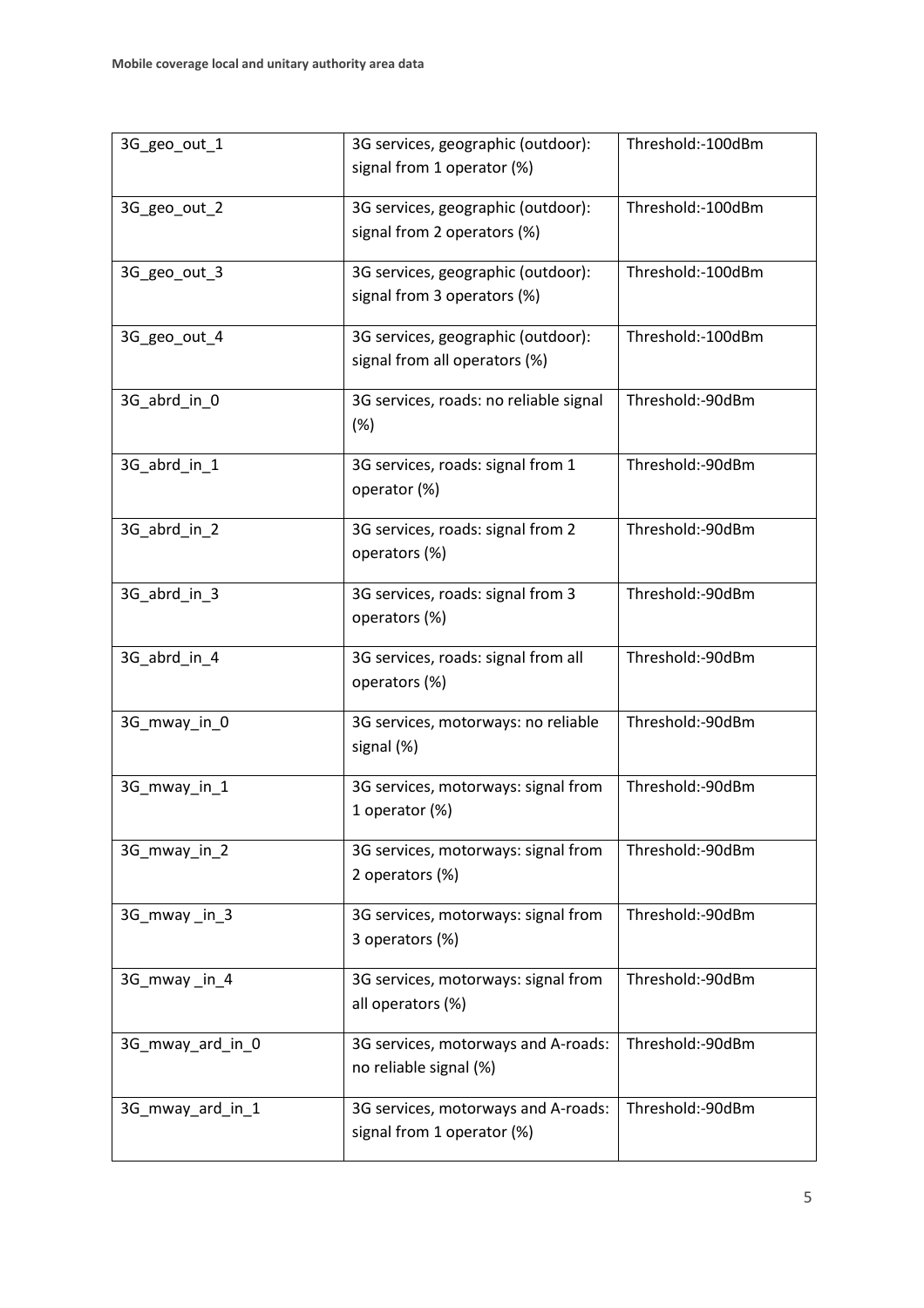| 3G_mway_ard_in_2 | 3G services, motorways and A-roads:<br>signal from 2 operators (%)                     | Threshold:-90dBm  |  |
|------------------|----------------------------------------------------------------------------------------|-------------------|--|
| 3G_mway_ard_in_3 | 3G services, motorways and A-roads:<br>signal from 3 operators (%)                     | Threshold:-90dBm  |  |
| 3G_mway_ard_in_4 | 3G services, motorways and A-roads:<br>signal from all operators (%)                   | Threshold:-90dBm  |  |
| 4G_prem_out_0    | 4G services, premises (outdoor): no<br>reliable signal (%)                             | Threshold:-105dBm |  |
| 4G_prem_out_1    | 4G services, premises (outdoor):<br>signal from 1 operator (%)                         | Threshold:-105dBm |  |
| 4G_prem_out_2    | 4G services, premises (outdoor):<br>signal from 2 operators (%)                        | Threshold:-105dBm |  |
| 4G_prem_out_3    | 4G services, premises (outdoor):<br>signal from 3 operators (%)                        | Threshold:-105dBm |  |
| 4G_prem_out_4    | 4G services, premises (outdoor):<br>signal from all operators (%)                      | Threshold:-105dBm |  |
| 4G_prem_in_0     | 4G services, geographic (indoor): no<br>reliable signal (%)                            | Threshold:-95dBm  |  |
| 4G_prem_in_1     | 4G services, geographic (indoor):<br>signal from 1 operator (%)                        | Threshold:-95dBm  |  |
| 4G_prem_in_2     | 4G services, geographic (indoor):<br>signal from 2 operators (%)                       | Threshold:-95dBm  |  |
| 4G_prem_in_3     | 4G services, geographic (indoor):<br>signal from 3 operators (%)                       | Threshold:-95dBm  |  |
| 4G_prem_in_4     | 4G services, geographic (indoor):<br>signal from all operators (%)                     | Threshold:-95dBm  |  |
| 4G_geo_out_0     | 4G services, geographic (outdoor):<br>no reliable signal (%)                           | Threshold:-105dBm |  |
| 4G_geo_out_1     | 4G services, geographic (outdoor):<br>signal from 1 operator (%)                       | Threshold:-105dBm |  |
| 4G_geo_out_2     | 4G services, geographic (outdoor):<br>Threshold:-105dBm<br>signal from 2 operators (%) |                   |  |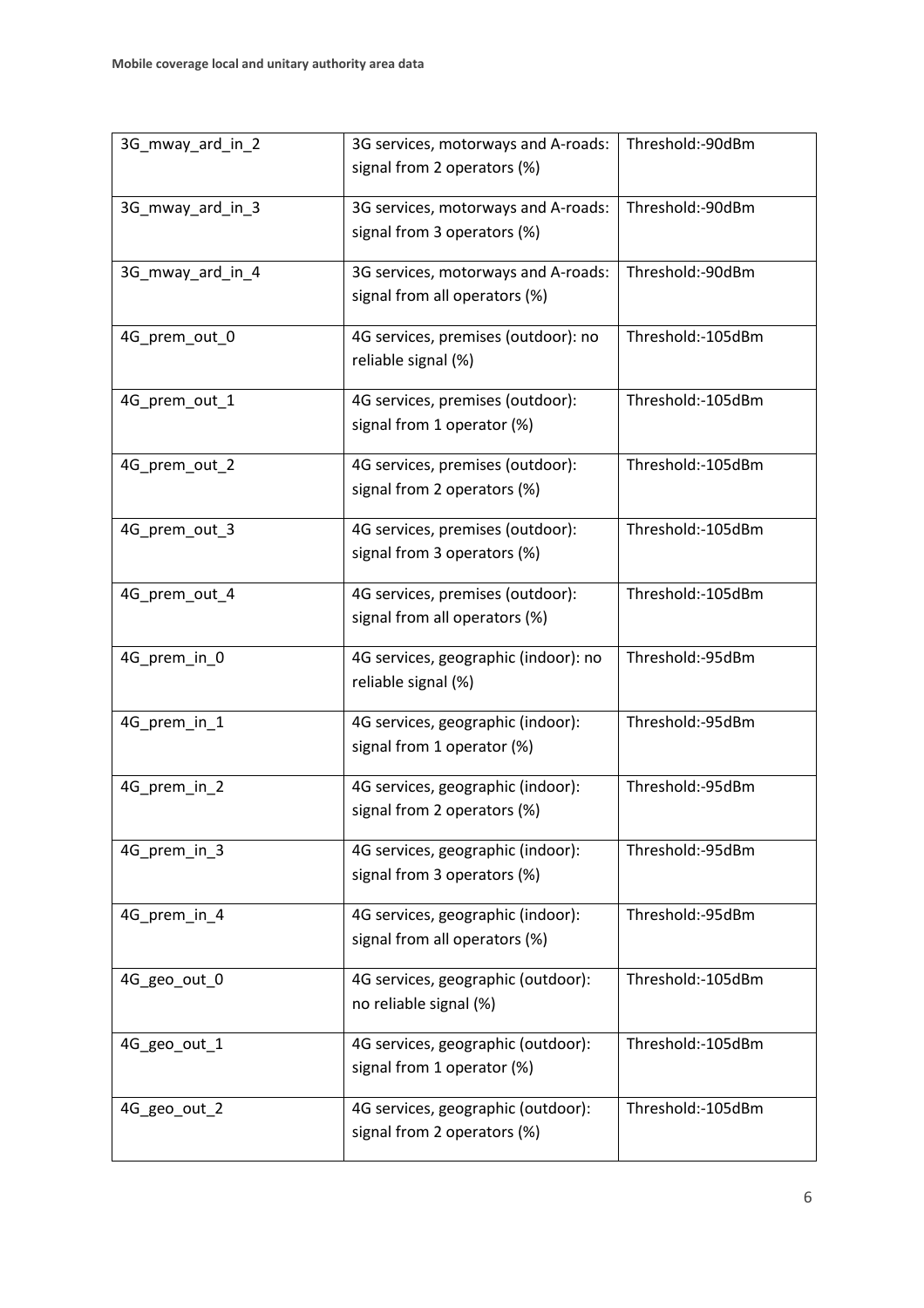| 4G_geo_out_3     | 4G services, geographic (outdoor):<br>signal from 3 operators (%)                      | Threshold:-105dBm |  |
|------------------|----------------------------------------------------------------------------------------|-------------------|--|
| 4G_geo_out_4     | 4G services, geographic (outdoor):<br>signal from all operators (%)                    | Threshold:-105dBm |  |
| 4G_abrd_in_0     | 4G services, roads: no reliable signal<br>(%)                                          | Threshold:-95dBm  |  |
| 4G_abrd_in_1     | 4G services, roads: signal from 1<br>operator (%)                                      | Threshold:-95dBm  |  |
| 4G_abrd_in_2     | 4G services, roads: signal from 2<br>operators (%)                                     | Threshold:-95dBm  |  |
| 4G_abrd_in_3     | 4G services, roads: signal from 3<br>operators (%)                                     | Threshold:-95dBm  |  |
| 4G abrd in 4     | 4G services, roads: signal from all<br>operators (%)                                   | Threshold:-95dBm  |  |
| 4G_mway_in_0     | 4G services, motorways: no reliable<br>signal (%)                                      | Threshold:-95dBm  |  |
| 4G_mway_in_1     | 4G services, motorways: signal from<br>1 operator (%)                                  | Threshold:-95dBm  |  |
| 4G_mway_in_2     | 4G services, motorways: signal from<br>2 operators (%)                                 | Threshold:-95dBm  |  |
| 4G_mway_in_3     | 4G services, motorways: signal from<br>3 operators (%)                                 | Threshold:-95dBm  |  |
| 4G_mway_in_4     | Threshold:-95dBm<br>4G services, motorways: signal from<br>all operators (%)           |                   |  |
| 4G mway ard in 0 | 4G services, motorways and A-roads:<br>no reliable signal (%)                          | Threshold:-95dBm  |  |
| 4G mway ard in 1 | Threshold:-95dBm<br>4G services, motorways and A-roads:<br>signal from 1 operator (%)  |                   |  |
| 4G_mway_ard_in_2 | Threshold:-95dBm<br>4G services, motorways and A-roads:<br>signal from 2 operators (%) |                   |  |
| 4G_mway_ard_in_3 | 4G services, motorways and A-roads:<br>signal from 3 operators (%)                     | Threshold:-95dBm  |  |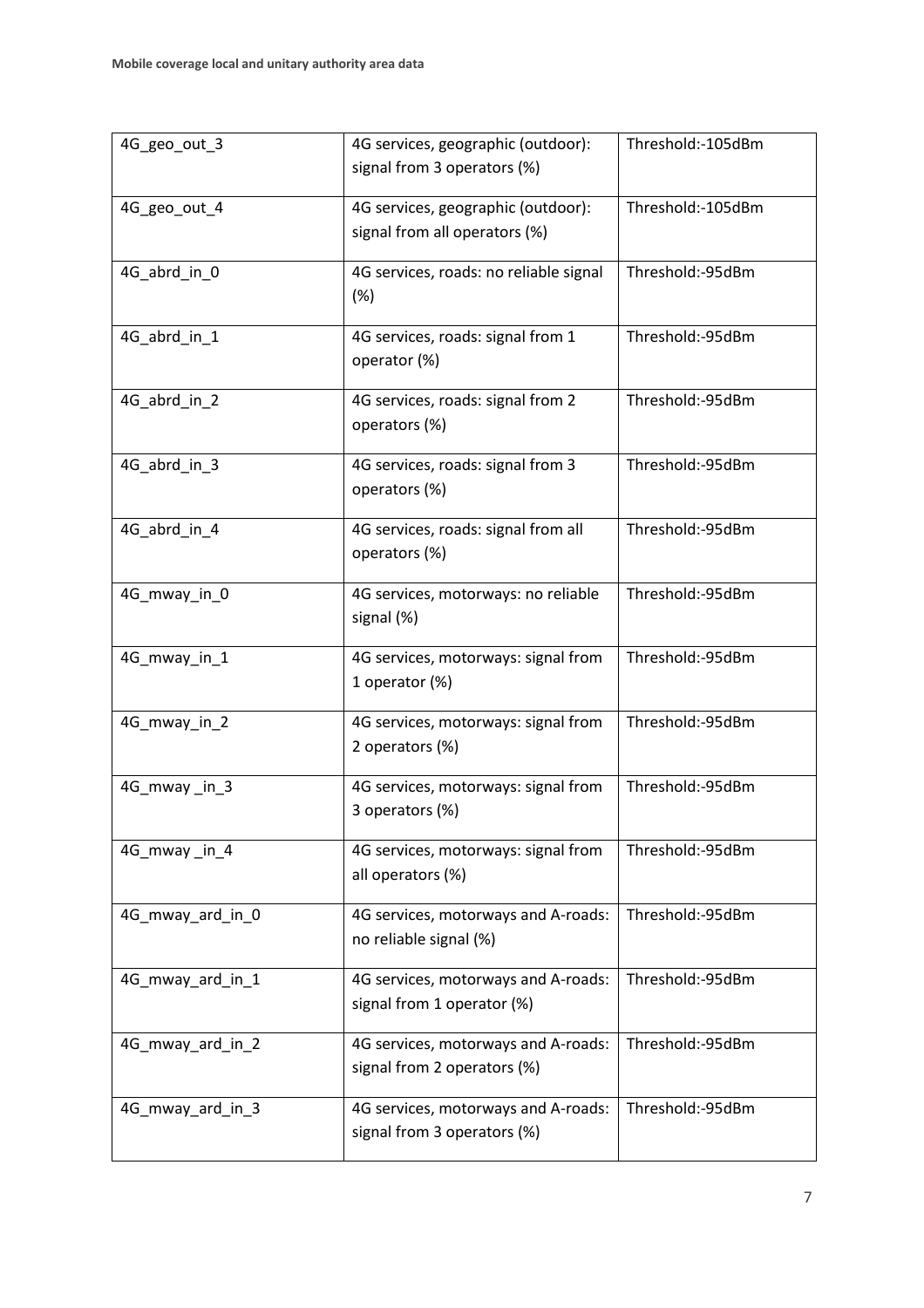| 4G_mway_ard_in_4 | Threshold:-95dBm<br>4G services, motorways and A-roads: |                          |
|------------------|---------------------------------------------------------|--------------------------|
|                  | signal from all operators (%)                           |                          |
|                  |                                                         |                          |
| Voice_prem_out_0 | Voice services, premises (outdoor):                     | See below for 2G, 3G, 4G |
|                  | no reliable signal (%)                                  | threshold levels         |
| Voice_prem_out_1 | Voice services, premises (outdoor):                     | See below for 2G, 3G, 4G |
|                  | signal from 1 operator (%)                              | threshold levels         |
| Voice_prem_out_2 | Voice services, premises (outdoor):                     | See below for 2G, 3G, 4G |
|                  | signal from 2 operators (%)                             | threshold levels         |
| Voice_prem_out_3 | Voice services, premises (outdoor):                     | See below for 2G, 3G, 4G |
|                  | signal from 3 operators (%)                             | threshold levels         |
| Voice_prem_out_4 | Voice services, premises (outdoor):                     | See below for 2G, 3G, 4G |
|                  | signal from all operators (%)                           | threshold levels         |
| Voice_prem_in_0  | Voice services, geographic (indoor):                    | See below for 2G, 3G, 4G |
|                  | no reliable signal (%)                                  | threshold levels         |
| Voice_prem_in_1  | Voice services, geographic (indoor):                    | See below for 2G, 3G, 4G |
|                  | signal from 1 operator (%)                              | threshold levels         |
| Voice_prem_in_2  | Voice services, geographic (indoor):                    | See below for 2G, 3G, 4G |
|                  | signal from 2 operators (%)                             | threshold levels         |
| Voice_prem_in_3  | Voice services, geographic (indoor):                    | See below for 2G, 3G, 4G |
|                  | signal from 3 operators (%)                             | threshold levels         |
| Voice_prem_in_4  | Voice services, geographic (indoor):                    | See below for 2G, 3G, 4G |
|                  | signal from all operators (%)                           | threshold levels         |
| Voice_geo_out_0  | Voice services, geographic (outdoor):                   | See below for 2G, 3G, 4G |
|                  | no reliable signal (%)                                  | threshold levels         |
| Voice_geo_out_1  | Voice services, geographic (outdoor):                   | See below for 2G, 3G, 4G |
|                  | signal from 1 operator (%)                              | threshold levels         |
| Voice_geo_out_2  | Voice services, geographic (outdoor):                   | See below for 2G, 3G, 4G |
|                  | signal from 2 operators (%)                             | threshold levels         |
| Voice_geo_out_3  | Voice services, geographic (outdoor):                   | See below for 2G, 3G, 4G |
|                  | signal from 3 operators (%)                             | threshold levels         |
| Voice_geo_out_4  | Voice services, geographic (outdoor):                   | See below for 2G, 3G, 4G |
|                  | signal from all operators (%)                           | threshold levels         |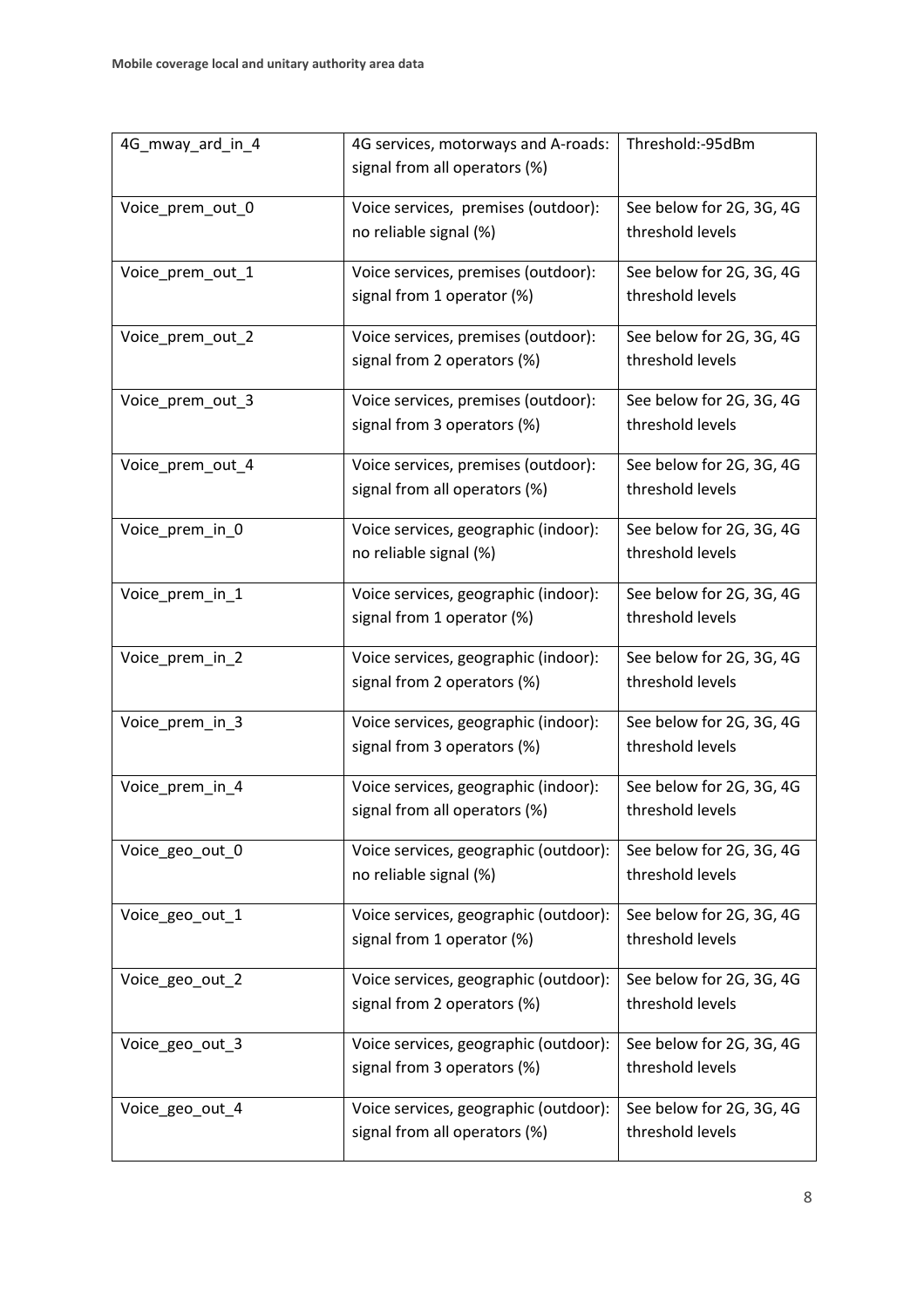| Voice_abrd_in_0     | Voice services, roads: no reliable<br>signal (%)                         | See below for 2G, 3G, 4G<br>threshold levels |  |
|---------------------|--------------------------------------------------------------------------|----------------------------------------------|--|
| Voice_abrd_in_1     | Voice services, roads: signal from 1<br>operator (%)                     | See below for 2G, 3G, 4G<br>threshold levels |  |
| Voice_abrd_in_2     | Voice services, roads: signal from 2<br>operators (%)                    | See below for 2G, 3G, 4G<br>threshold levels |  |
| Voice_abrd_in_3     | Voice services, roads: signal from 3<br>operators (%)                    | See below for 2G, 3G, 4G<br>threshold levels |  |
| Voice_abrd_in_4     | Voice services, roads: signal from all<br>operators (%)                  | See below for 2G, 3G, 4G<br>threshold levels |  |
| Voice_mway_in_0     | Voice services, motorways: no<br>reliable signal (%)                     | See below for 2G, 3G, 4G<br>threshold levels |  |
| Voice_mway_in_1     | Voice services, motorways: signal<br>from 1 operator (%)                 | See below for 2G, 3G, 4G<br>threshold levels |  |
| Voice_mway_in_2     | Voice services, motorways: signal<br>from 2 operators (%)                | See below for 2G, 3G, 4G<br>threshold levels |  |
| Voice_mway_in_3     | Voice services, motorways: signal<br>from 3 operators (%)                | See below for 2G, 3G, 4G<br>threshold levels |  |
| Voice_mway_in_4     | Voice services, motorways: signal<br>from all operators (%)              | See below for 2G, 3G, 4G<br>threshold levels |  |
| Voice_mway_ard_in_0 | Voice services, motorways and A-<br>roads: no reliable signal (%)        | See below for 2G, 3G, 4G<br>threshold levels |  |
| Voice_mway_ard_in_1 | Voice services, motorways and A-<br>roads: signal from 1 operator (%)    | See below for 2G, 3G, 4G<br>threshold levels |  |
| Voice mway ard in 2 | Voice services, motorways and A-<br>roads: signal from 2 operators (%)   | See below for 2G, 3G, 4G<br>threshold levels |  |
| Voice_mway_ard_in_3 | Voice services, motorways and A-<br>roads: signal from 3 operators (%)   | See below for 2G, 3G, 4G<br>threshold levels |  |
| Voice_mway_ard_in_4 | Voice services, motorways and A-<br>roads: signal from all operators (%) | See below for 2G, 3G, 4G<br>threshold levels |  |
| Data_prem_out_0     | Data services, premises (outdoor):<br>no reliable signal (%)             | See below for 3G, 4G<br>threshold levels     |  |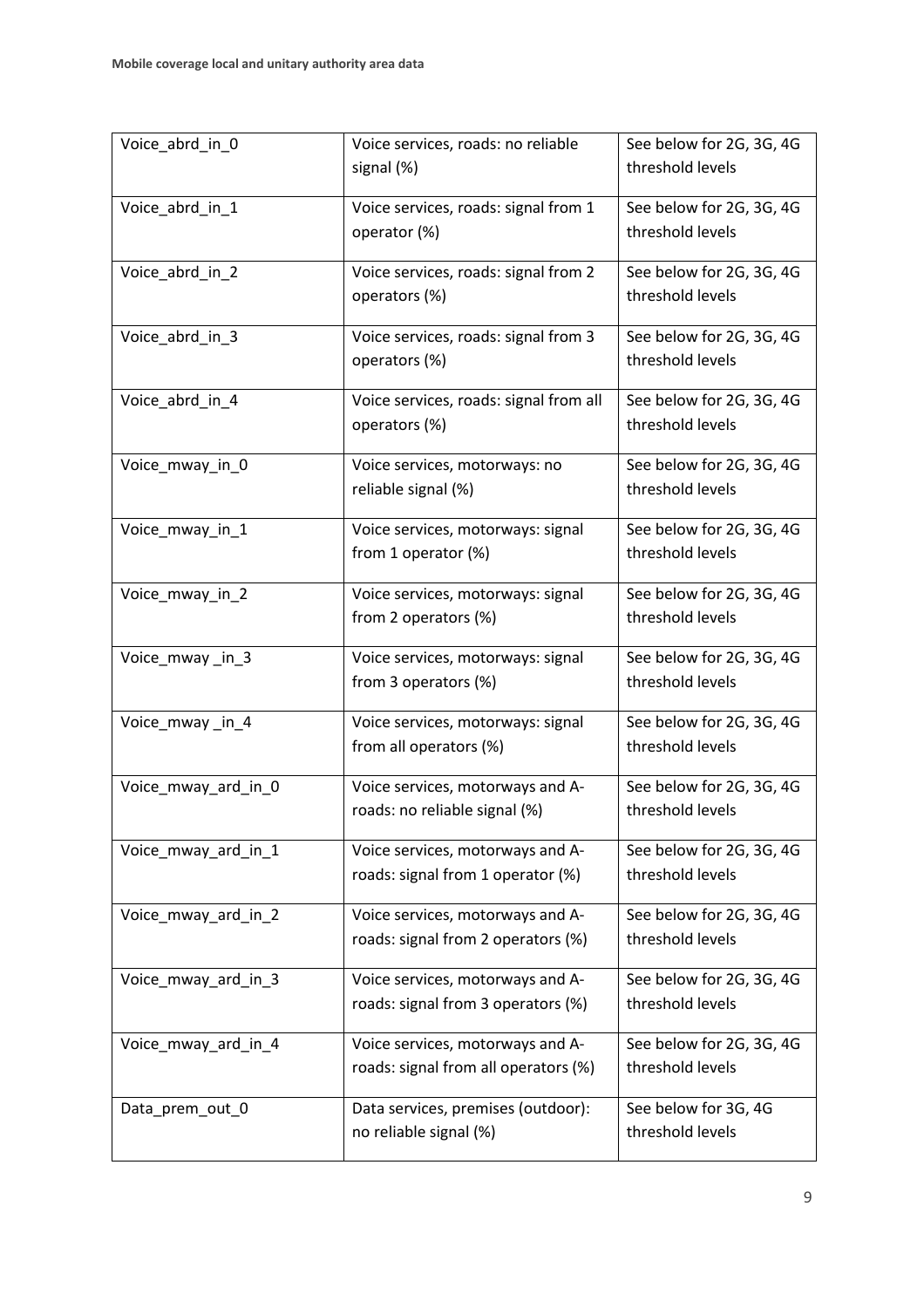| Data_prem_out_1 | Data services, premises (outdoor):   | See below for 3G, 4G |  |
|-----------------|--------------------------------------|----------------------|--|
|                 | signal from 1 operator (%)           | threshold levels     |  |
| Data_prem_out_2 | Data services, premises (outdoor):   | See below for 3G, 4G |  |
|                 | signal from 2 operators (%)          | threshold levels     |  |
| Data_prem_out_3 | Data services, premises (outdoor):   | See below for 3G, 4G |  |
|                 | signal from 3 operators (%)          | threshold levels     |  |
| Data_prem_out_4 | Data services, premises (outdoor):   | See below for 3G, 4G |  |
|                 | signal from all operators (%)        | threshold levels     |  |
| Data_prem_in_0  | Data services, geographic (indoor):  | See below for 3G, 4G |  |
|                 | no reliable signal (%)               | threshold levels     |  |
| Data_prem_in_1  | Data services, geographic (indoor):  | See below for 3G, 4G |  |
|                 | signal from 1 operator (%)           | threshold levels     |  |
| Data_prem_in_2  | Data services, geographic (indoor):  | See below for 3G, 4G |  |
|                 | signal from 2 operators (%)          | threshold levels     |  |
| Data_prem_in_3  | Data services, geographic (indoor):  | See below for 3G, 4G |  |
|                 | signal from 3 operators (%)          | threshold levels     |  |
| Data_prem_in_4  | Data services, geographic (indoor):  | See below for 3G, 4G |  |
|                 | signal from all operators (%)        | threshold levels     |  |
| Data_geo_out_0  | Data services, geographic (outdoor): | See below for 3G, 4G |  |
|                 | no reliable signal (%)               | threshold levels     |  |
| Data_geo_out_1  | Data services, geographic (outdoor): | See below for 3G, 4G |  |
|                 | signal from 1 operator (%)           | threshold levels     |  |
| Data_geo_out_2  | Data services, geographic (outdoor): | See below for 3G, 4G |  |
|                 | signal from 2 operators (%)          | threshold levels     |  |
| Data_geo_out_3  | Data services, geographic (outdoor): | See below for 3G, 4G |  |
|                 | signal from 3 operators (%)          | threshold levels     |  |
| Data_geo_out_4  | Data services, geographic (outdoor): | See below for 3G, 4G |  |
|                 | signal from all operators (%)        | threshold levels     |  |
| Data_abrd_in_0  | Data services, roads: no reliable    | See below for 3G, 4G |  |
|                 | signal (%)                           | threshold levels     |  |
| Data_abrd_in_1  | Data services, roads: signal from 1  | See below for 3G, 4G |  |
|                 | operator (%)                         | threshold levels     |  |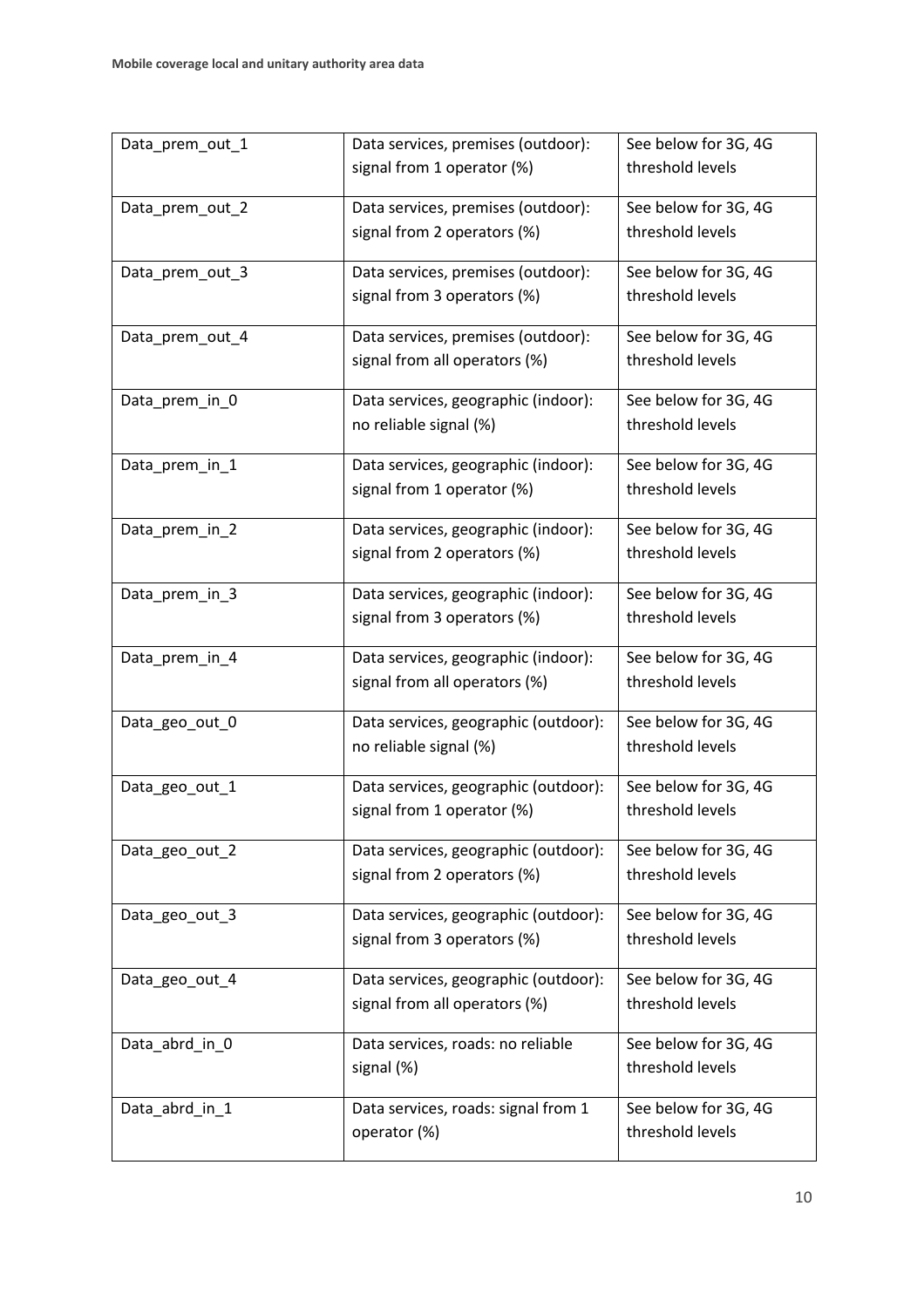| Data_abrd_in_2     | Data services, roads: signal from 2   | See below for 3G, 4G |  |
|--------------------|---------------------------------------|----------------------|--|
|                    | operators (%)                         | threshold levels     |  |
|                    |                                       |                      |  |
| Data_abrd_in_3     | Data services, roads: signal from 3   | See below for 3G, 4G |  |
|                    | operators (%)                         | threshold levels     |  |
| Data_abrd_in_4     | Data services, roads: signal from all | See below for 3G, 4G |  |
|                    | operators (%)                         | threshold levels     |  |
|                    |                                       |                      |  |
| Data_mway_in_0     | Data services, motorways: no          | See below for 3G, 4G |  |
|                    | reliable signal (%)                   | threshold levels     |  |
|                    |                                       | See below for 3G, 4G |  |
| Data_mway_in_1     | Data services, motorways: signal      | threshold levels     |  |
|                    | from 1 operator (%)                   |                      |  |
| Data_mway_in_2     | Data services, motorways: signal      | See below for 3G, 4G |  |
|                    | from 2 operators (%)                  | threshold levels     |  |
|                    |                                       |                      |  |
| Data_mway_in_3     | Data services, motorways: signal      | See below for 3G, 4G |  |
|                    | from 3 operators (%)                  | threshold levels     |  |
| Data_mway_in_4     | Voice services, motorways: signal     | See below for 3G, 4G |  |
|                    | from all operators (%)                | threshold levels     |  |
|                    |                                       |                      |  |
| Data_mway_ard_in_0 | Data services, motorways and A-       | See below for 3G, 4G |  |
|                    | roads: no reliable signal (%)         | threshold levels     |  |
| Data_mway_ard_in_1 | Data services, motorways and A-       | See below for 3G, 4G |  |
|                    | roads: signal from 1 operator (%)     | threshold levels     |  |
|                    |                                       |                      |  |
| Data_mway_ard_in_2 | Data services, motorways and A-       | See below for 3G, 4G |  |
|                    | roads: signal from 2 operators (%)    | threshold levels     |  |
| Data_mway_ard_in_3 | Data services, motorways and A-       | See below for 3G, 4G |  |
|                    | roads: signal from 3 operators (%)    | threshold levels     |  |
|                    |                                       |                      |  |
| Data_mway_ard_in_4 | Data services, motorways and A-       | See below for 3G, 4G |  |
|                    | roads: signal from all operators (%)  | threshold levels     |  |
|                    |                                       |                      |  |

# **Signal Thresholds**

We use the following signal strength thresholds when estimating coverage: